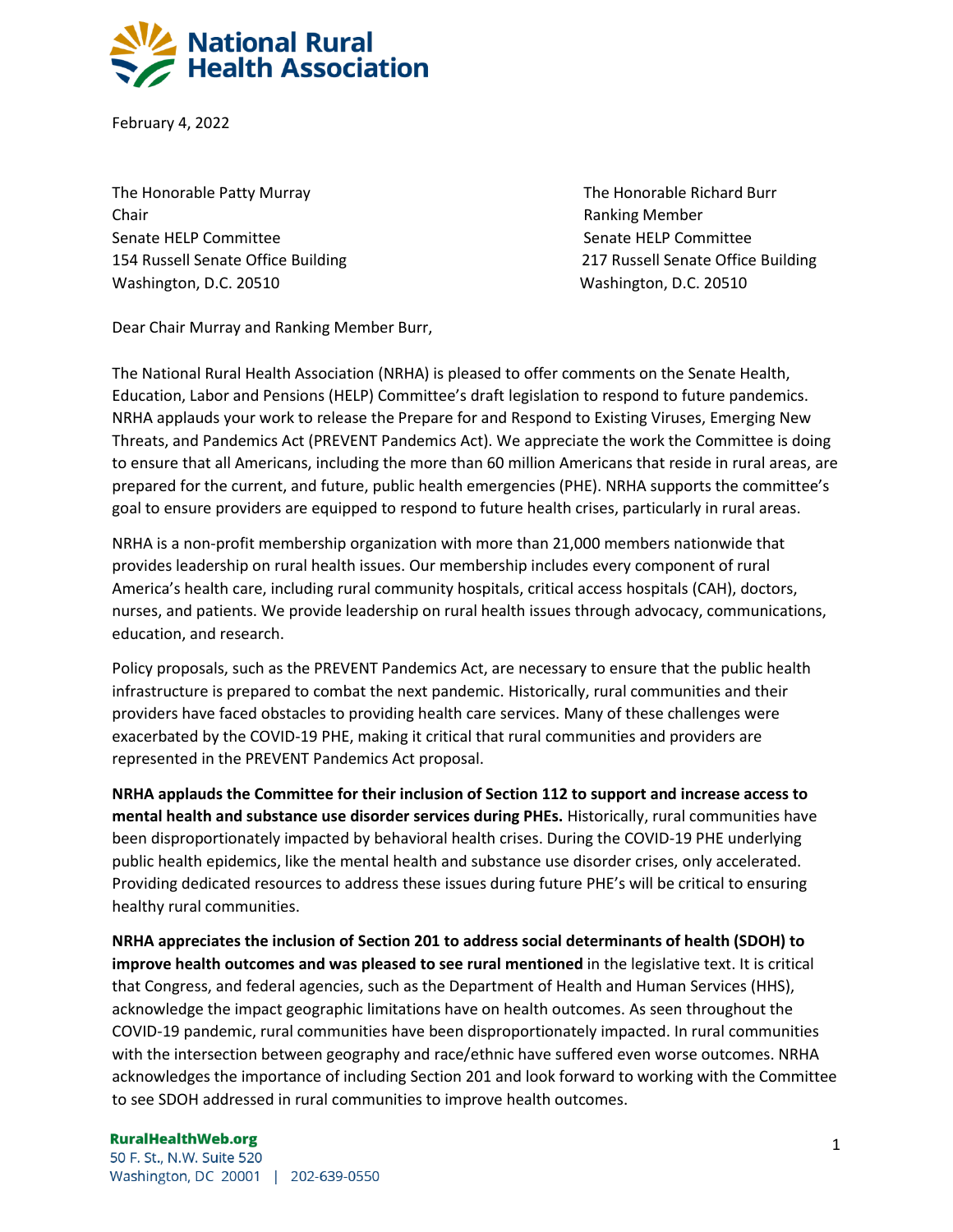

**NRHA appreciates the Committee for including Title II, Subsection C to revitalize the public health workforce, with an inclusion of rural in several Sections.** Section 221 to improve recruitment and retention of the frontline public health workforce and Section 222 to support community health workers are critical for rural communities. As you're aware, workforce challenges exacerbated by the COVID-19 pandemic, are particularly evident in the rural health care workforce. Throughout the pandemic, rural health care facilities have struggled to obtain and retain a sufficient workforce to address the disproportionate case load facing their communities. NRHA applauds the Committee for the inclusion of these provisions to help improve and grow the public health workforce, with specific mention of rural communities and providers.

While NRHA is supportive of the legislative text as written, we encourage the Committee to take the following actions to enhance the package and improve the rural public health infrastructure:

### **Include S. 3149, the** *[Rural Health Equity Act](https://www.congress.gov/bill/117th-congress/senate-bill/3149)***, to create an Office of Rural Health within the Center for Disease Control and Prevention (CDC).**

NRHA applauds the focus on improved public health data within the PREVENT Pandemics Act Title II, Subtitle B. We encourage the addition of the *Rural Health Equity Act* to further Congress' intention of public health data collection in rural areas of the country. In recent years, the CDC has acknowledged the health challenges and disparities routinely encountered by the 60 million Americans that call rural home. These have become increasingly evident as structural barriers to addressing rural health and safety needs have become more apparent. Unfortunately, the CDC does not have a dedicated Office of Rural Health to ensure rural communities are represented in their data collection and funding dissemination. Including the *Rural Health Equity Act* would work towards addressing the disparities facing rural communities.

# **Include S. 3244, the** *[Bolstering Infectious Outbreaks \(BIO\)](https://www.congress.gov/bill/117th-congress/senate-bill/3244/text) Preparedness Workforce Act of 2021,* **to help build the next generation of infectious disease (ID) experts.**

As highlighted above, NRHA is pleased with the inclusion of Title II, Subtitle C to revitalize the public health workforce. There are several important provisions included in the draft text, but NRHA believes inclusion of the *BIO Preparedness Workforce Act of 2021* would go a long way toward readying communities for future public health emergencies. Currently, 208 million Americans live in areas with little or no access to an infectious disease physician and the distribution of these physicians are geographically skewed. Thus, rural Americans are less likely to have access to an infectious disease physician than their urban counterparts. This legislation would address financial barriers that prevent individuals from pursuing careers in bio-preparedness and infectious disease by providing loan repayment to health care professionals who spend at least 50 percent of their time engaged in biopreparedness or infectious disease care.

#### **Include funding for rural providers to improve their health care infrastructure.**

Rural providers have had their limits tested throughout the COVID-19 pandemic. One constant NRHA members have expressed is the need for improved and updated facilities to accommodate safety requirements. NRHA urges the committee to include a section for hospital infrastructure so that rural providers can improve and expand their facilities. NRHA urges the Committee to model this proposed section after Section 40003 of H.R. 1848, the *[LIFT America Act](https://www.congress.gov/bill/117th-congress/house-bill/1848)*, which appropriates \$10 billion to